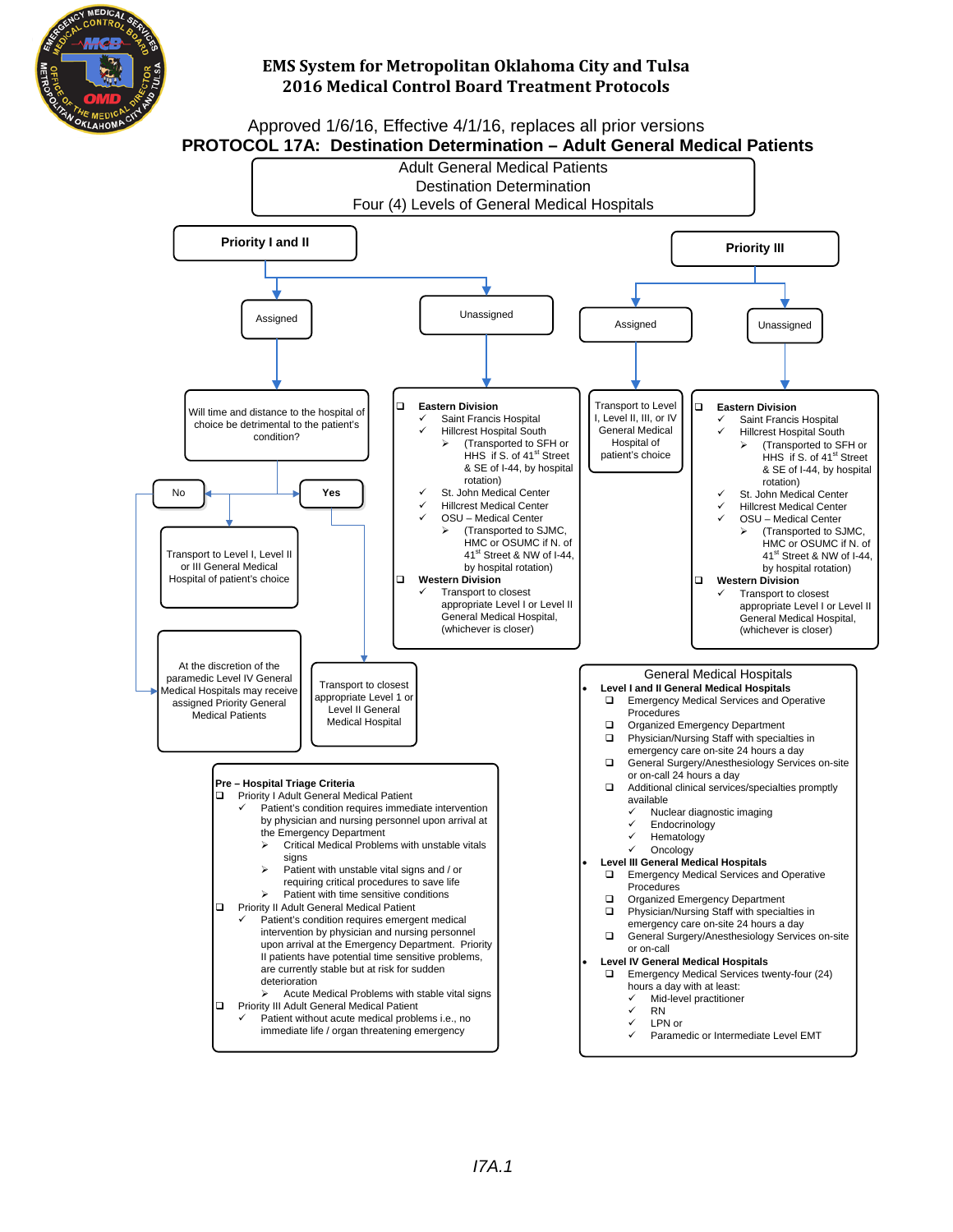

Approved 1/6/16, Effective 4/1/16, replaces all prior versions **PROTOCOL 17A:****Destination Determination – Adult Cardiology Patients**

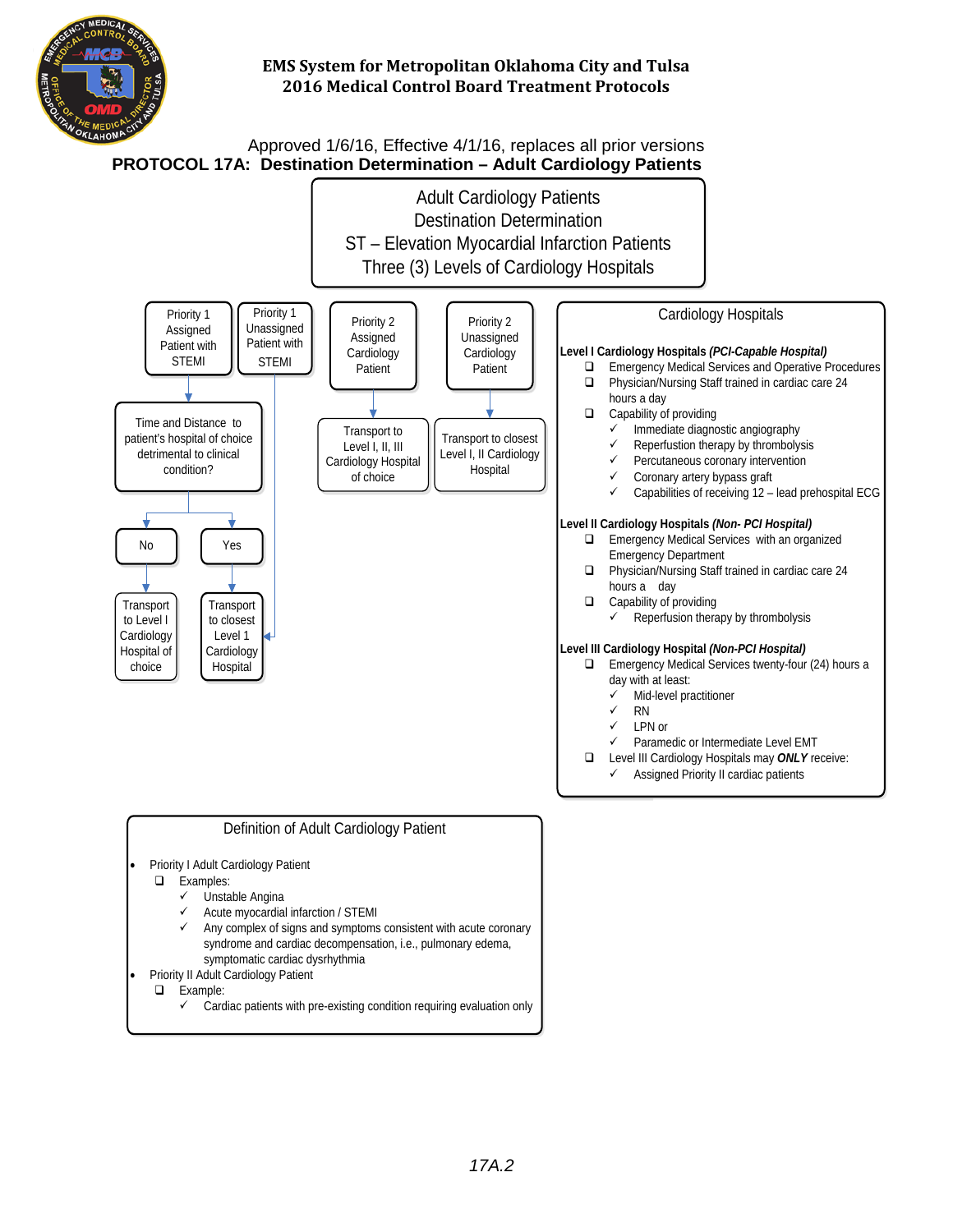

### Approved 1/6/16, Effective 4/1/16, replaces all prior versions **PROTOCOL 17A: Destination Determination – Adult Stroke Patients**

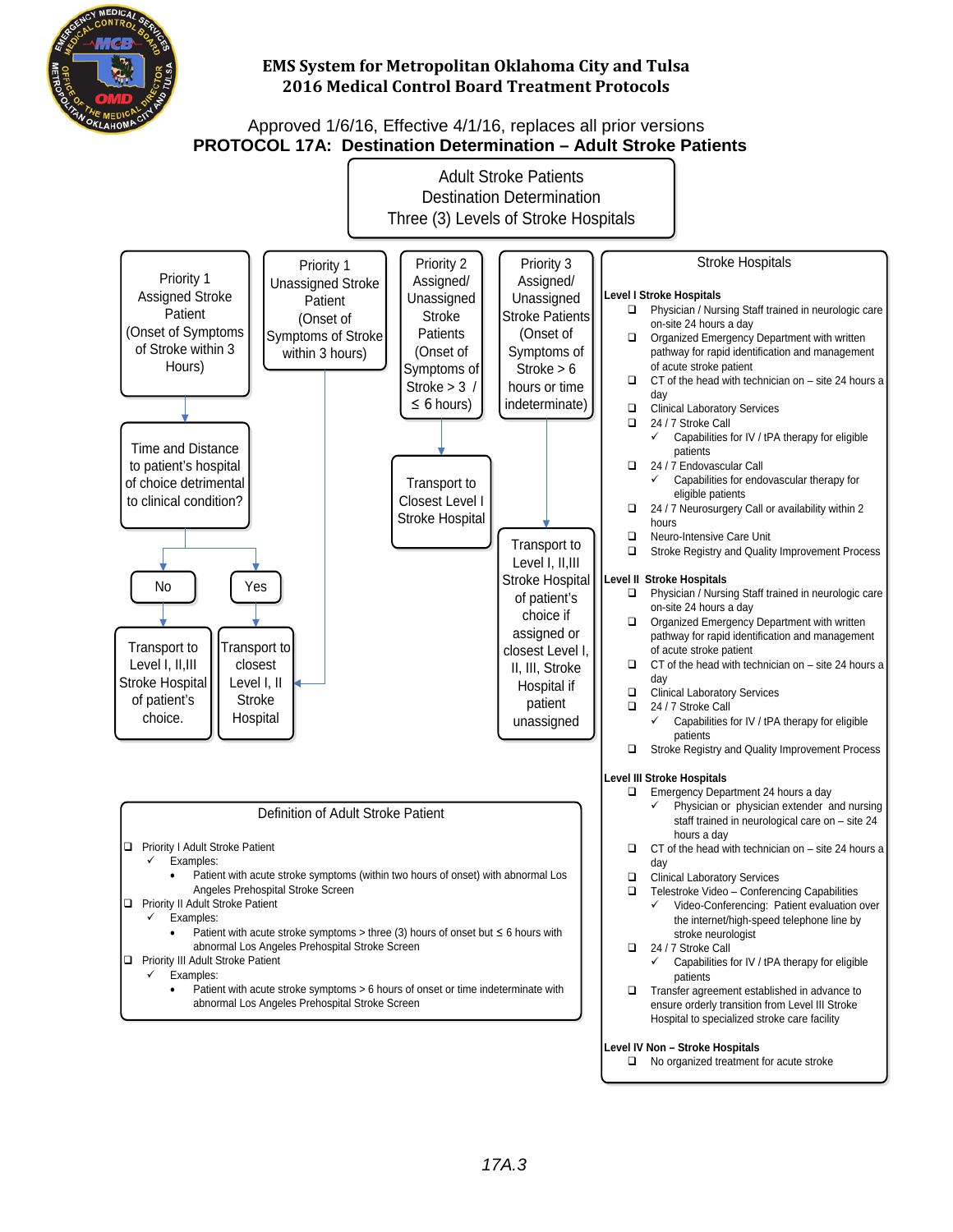

# **2016 Medical Control Board Treatment Protocols**



 Level IV Trauma Centers may receive adult/pediatric patients without physiologic instability, altered mentation, neurologic deficit or significant anatomical injuries and have also not been involved in a significant mechanism of injury incident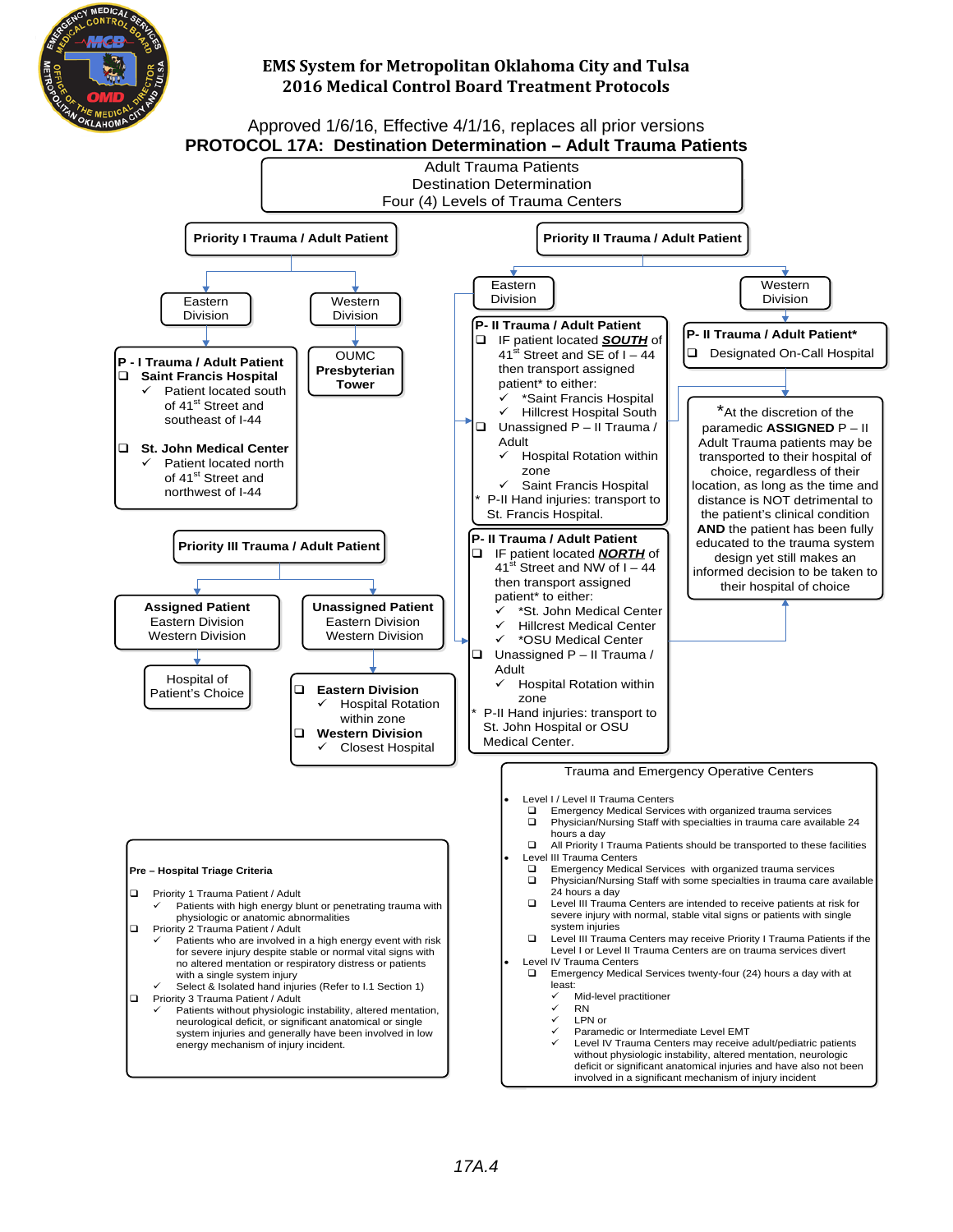

## Approved 1/6/16, Effective 4/1/16, replaces all prior versions **PROTOCOL 17A: Destination Determination– Pediatric General Medical Patients**